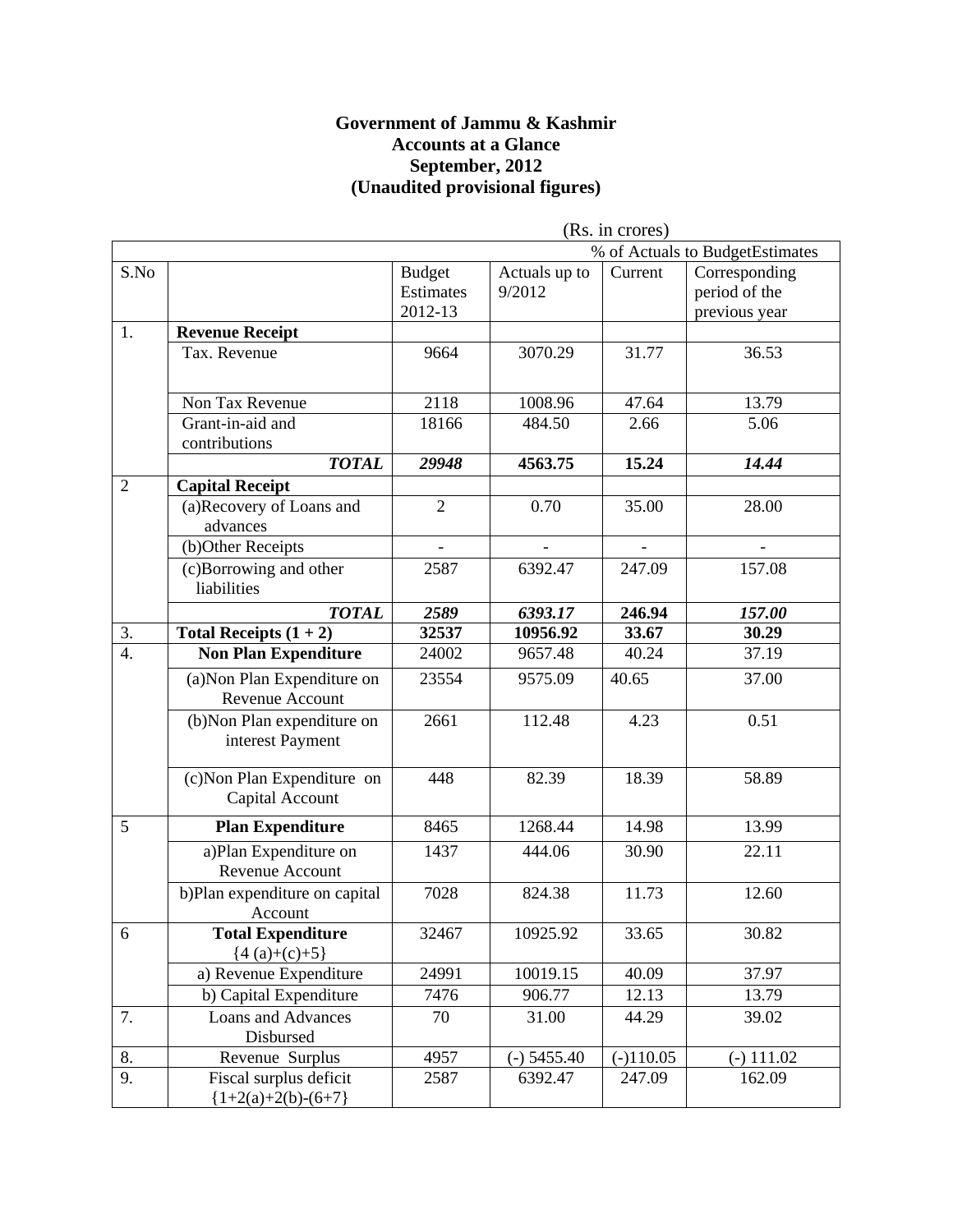# **(Format of the Progressive Figures)**

#### **TAX REVENUE**

| <b>Months</b>       | 2012-13                              |         | 2011-12        |                    |
|---------------------|--------------------------------------|---------|----------------|--------------------|
|                     | <b>Monthly</b><br><b>Progressive</b> |         | <b>Monthly</b> | <b>Progressive</b> |
| <b>April, 2012</b>  | 999.67                               | 999.67  | 559.30         | 559.30             |
| <b>May, 2012</b>    | 355.81                               | 1355.48 | 314.80         | 874.10             |
| <b>June, 2012</b>   | 238.95                               | 1594.43 | 202.63         | 1076.73            |
| <b>July, 2012</b>   | 805.67                               | 2400.10 | 601.11         | 1677.84            |
| <b>August, 2012</b> | 402.33                               | 2802.43 | 312.07         | 1989.91            |
| September, 2012     | 267.86                               | 3070.29 | 753.94         | 2743.85            |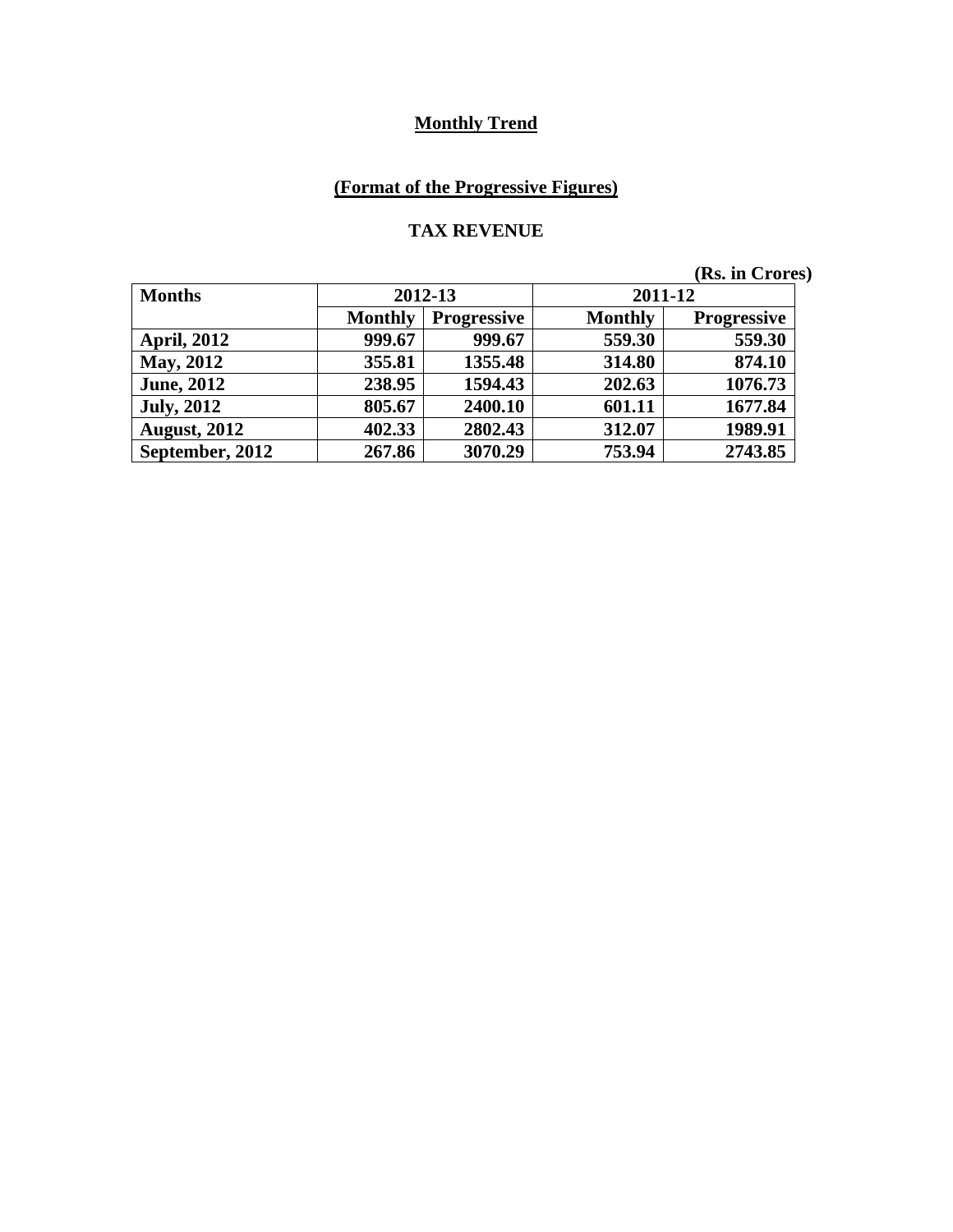# **(Format of the Progressive Figures)**

#### **NON-TAX REVENUE**

| <b>Months</b>       | 2012-13                              |         |                | 2011-12            |
|---------------------|--------------------------------------|---------|----------------|--------------------|
|                     | <b>Monthly</b><br><b>Progressive</b> |         | <b>Monthly</b> | <b>Progressive</b> |
| <b>April, 2012</b>  | 50.08                                | 50.08   | 15.12          | 15.12              |
| <b>May, 2012</b>    | 217.30                               | 267.38  | 24.15          | 39.27              |
| <b>June, 2012</b>   | 70.41                                | 337.79  | 39.51          | 78.78              |
| <b>July, 2012</b>   | 112.68                               | 450.47  | 67.05          | 145.83             |
| <b>August, 2012</b> | 113.45                               | 563.92  | 38.81          | 184.64             |
| September, 2012     | 445.04                               | 1008.96 | 38.76          | 223.40             |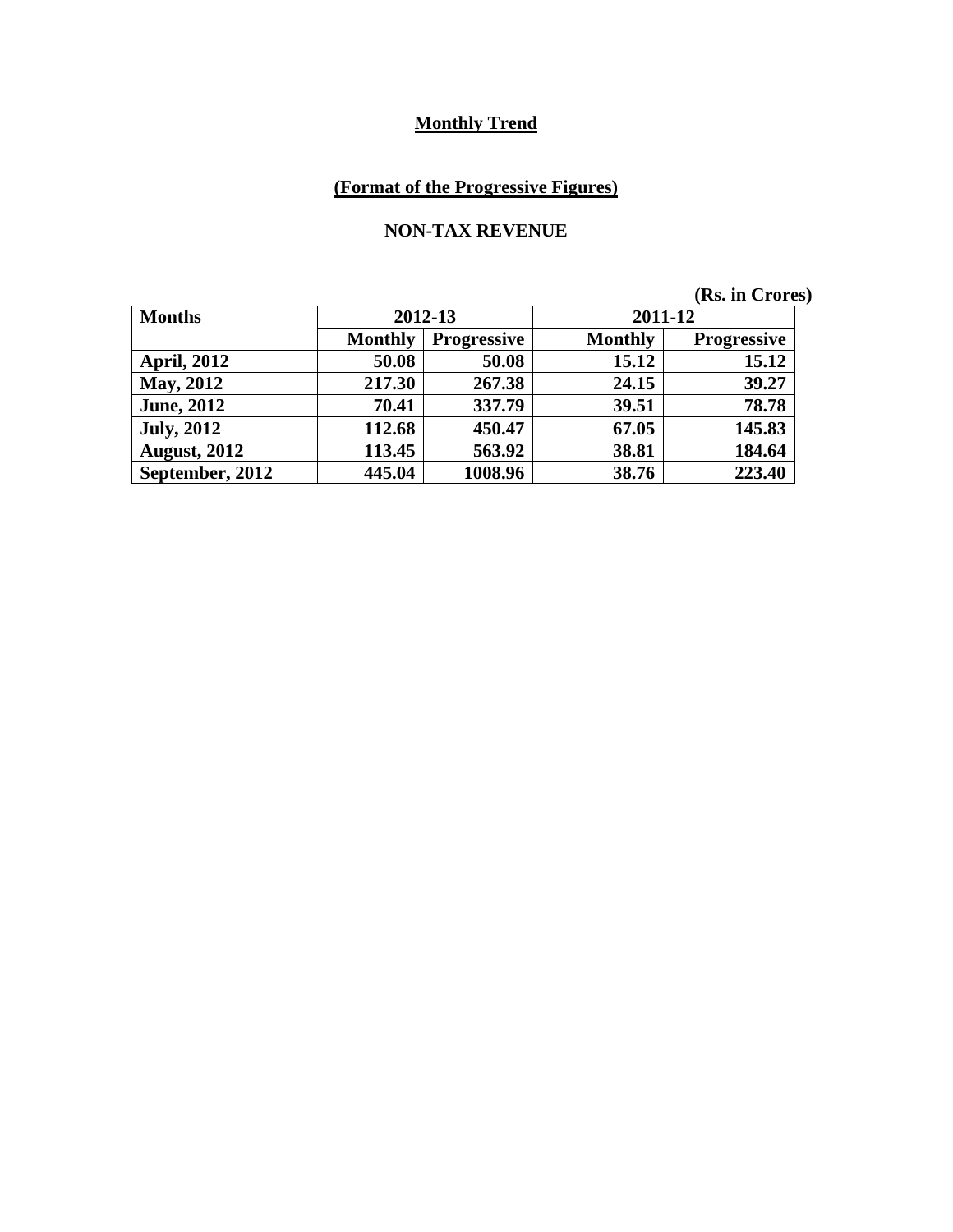#### **(Format of the Progressive Figures)**

#### **REVENUE RECEIPTS OF GRANT-IN-AID AND CONTRIBUTION**

|                     |                |                    |                | (Rs. in Crores)    |
|---------------------|----------------|--------------------|----------------|--------------------|
| <b>Months</b>       |                | 2012-13            |                | 2011-12            |
|                     | <b>Monthly</b> | <b>Progressive</b> | <b>Monthly</b> | <b>Progressive</b> |
| <b>April, 2012</b>  | 483.00         | 483.00             | 1.52           | 1.52               |
| <b>May, 2012</b>    | $\blacksquare$ | 483.00             | 1.10           | 2.62               |
| <b>June</b> , 2012  | 1.50           | 484.50             | 6.85           | 9.47               |
| <b>July</b> , 2012  | $\blacksquare$ | 484.50             | 0.15           | 9.62               |
| <b>August, 2012</b> | $\blacksquare$ | 484.50             | $\blacksquare$ | 9.92               |
| September, 2012     | $\blacksquare$ | 484.50             | 880.5          | 890.42             |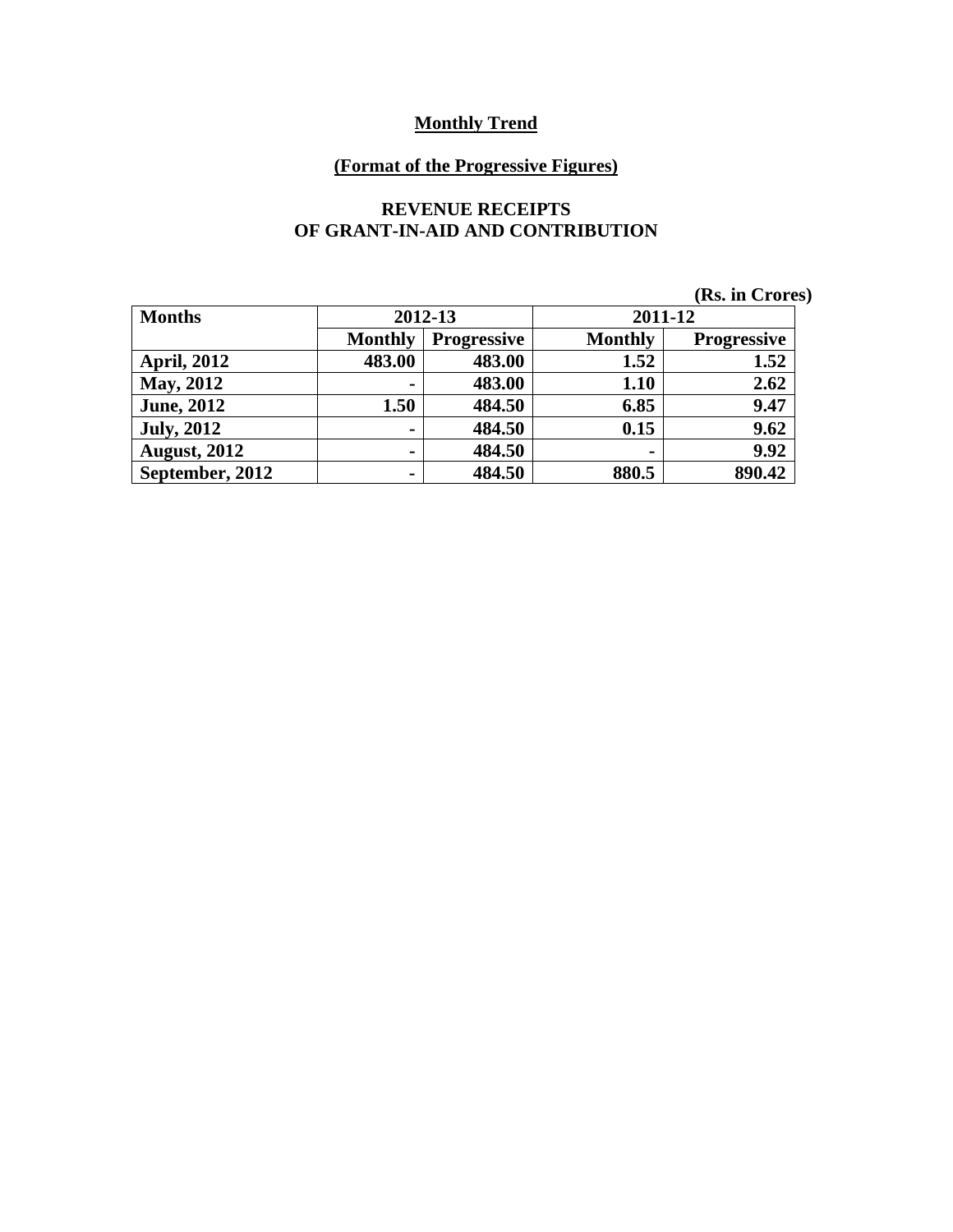# **(Format of the Progressive Figures)**

#### **RECOVERY OF LOANS & ADVANCES**

|                     |                                      |         |                | <b>The III</b> CLOTER |
|---------------------|--------------------------------------|---------|----------------|-----------------------|
| <b>Months</b>       |                                      | 2012-13 |                | 2011-12               |
|                     | <b>Monthly</b><br><b>Progressive</b> |         | <b>Monthly</b> | <b>Progressive</b>    |
| <b>April, 2012</b>  | 0.14                                 | 0.14    | 0.13           | 0.13                  |
| <b>May, 2012</b>    | 0.10                                 | 0.24    | 0.09           | 0.22                  |
| <b>June, 2012</b>   | 0.17                                 | 0.41    | 0.11           | 0.33                  |
| <b>July, 2012</b>   | 0.11                                 | 0.52    | 0.13           | 0.46                  |
| <b>August, 2012</b> | 0.09                                 | 0.61    | 0.17           | 0.63                  |
| September, 2012     | 0.09                                 | 0.70    | $(-) 0.07$     | 0.56                  |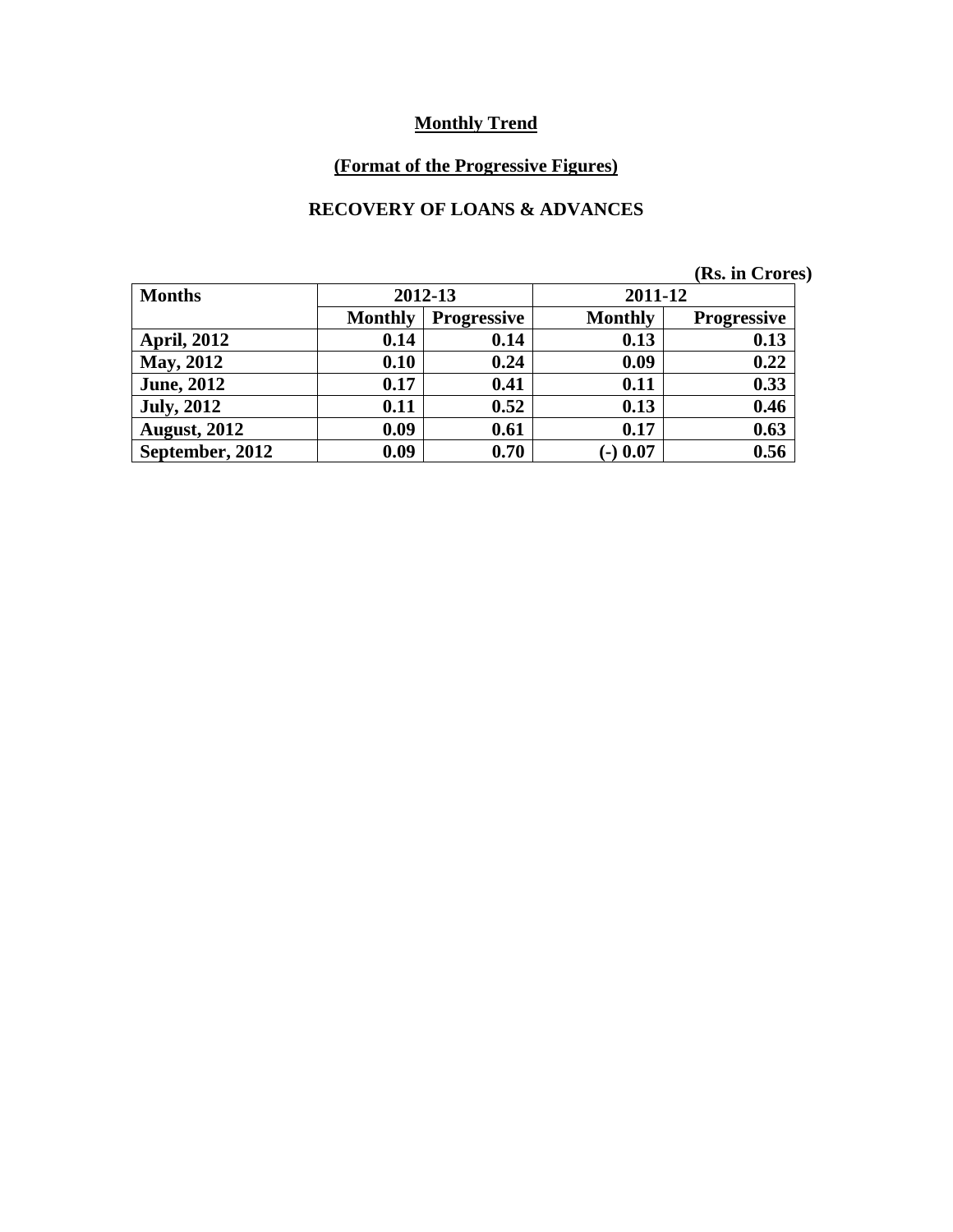# **(Format of the Progressive Figures)**

#### **BORROWING & OTHER LIABILITIES**

|                     |                |                    |                | (Rs. in Crores)    |  |
|---------------------|----------------|--------------------|----------------|--------------------|--|
| <b>Months</b>       |                | 2012-13            | 2011-12        |                    |  |
|                     | <b>Monthly</b> | <b>Progressive</b> | <b>Monthly</b> | <b>Progressive</b> |  |
| <b>April, 2012</b>  | 386.17         | 386.17             | 587.43         | 587.43             |  |
| <b>May, 2012</b>    | 919.92         | 1306.09            | 884.33         | 1471.76            |  |
| <b>June</b> , 2012  | 1118.72        | 2424.81            | 1353.51        | 2825.27            |  |
| <b>July, 2012</b>   | 1250.74        | 3675.55            | 1069.94        | 3895.21            |  |
| <b>August, 2012</b> | 1596.02        | 5346.65            | 2187.46        | 6082.67            |  |
| September, 2012     | 1045.82        | 6392.47            | $-)842.25$     | 5240.42            |  |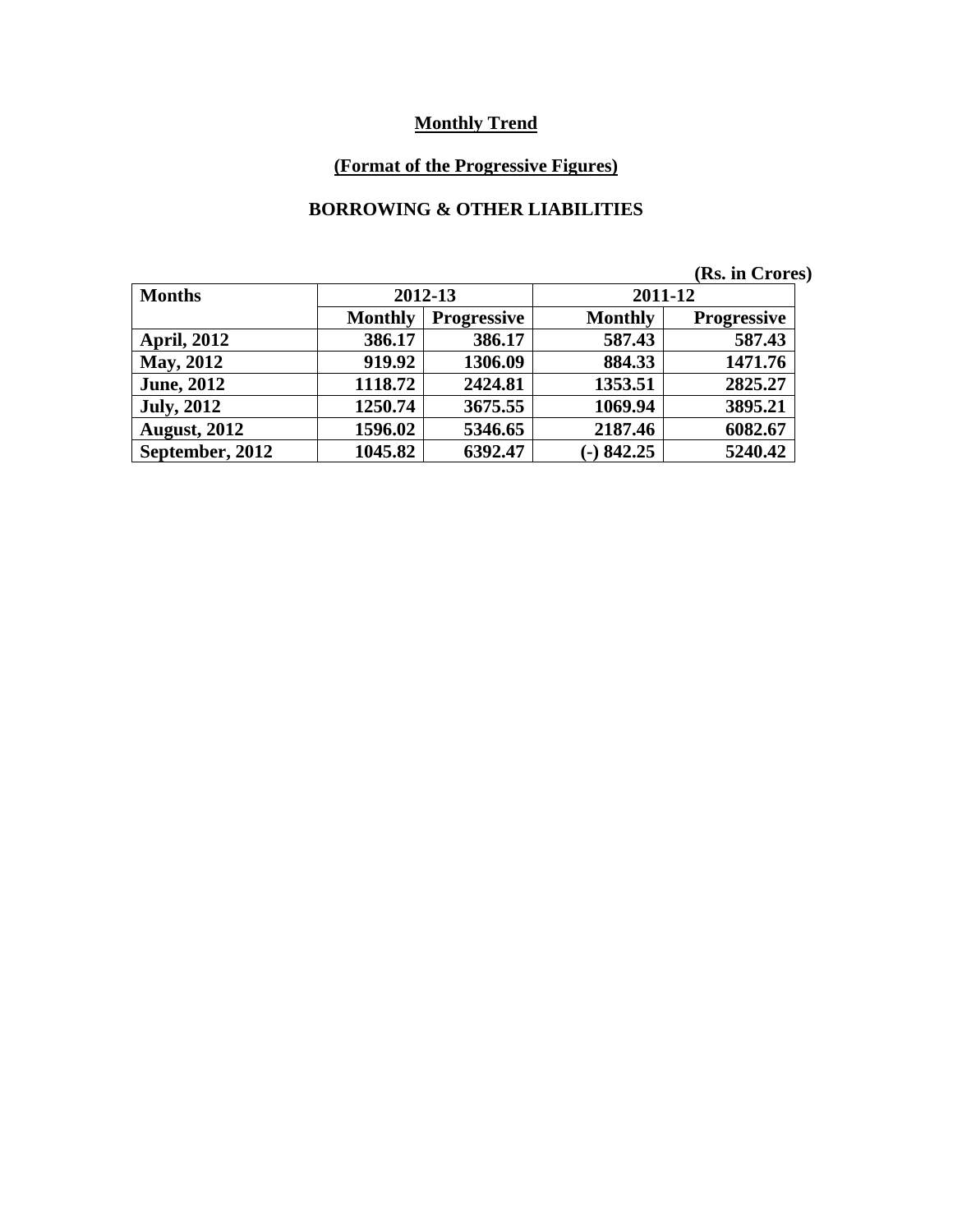# **(Format of the Progressive Figures)**

#### **NON PLAN EXPENDITURE ON REVENUE ACCOUNT**

|                     |                |                    |                | (Rs. in Crores)    |
|---------------------|----------------|--------------------|----------------|--------------------|
| <b>Months</b>       | 2012-13        |                    | 2011-12        |                    |
|                     | <b>Monthly</b> | <b>Progressive</b> | <b>Monthly</b> | <b>Progressive</b> |
| <b>April, 2012</b>  | 1852.09        | 1852.09            | 1140.09        | 1140.09            |
| <b>May, 2012</b>    | 1384.37        | 3236.46            | 1142.33        | 2282.42            |
| <b>June</b> , 2012  | 1326.29        | 4562.75            | 1387.30        | 3669.72            |
| <b>July, 2012</b>   | 1875.79        | 6438.54            | 1524.22        | 5193.94            |
| <b>August, 2012</b> | 1753.39        | 8191.94            | 2121.69        | 7315.63            |
| September, 2012     | 1385.15        | 9575.09            | 659.44         | 7975.07            |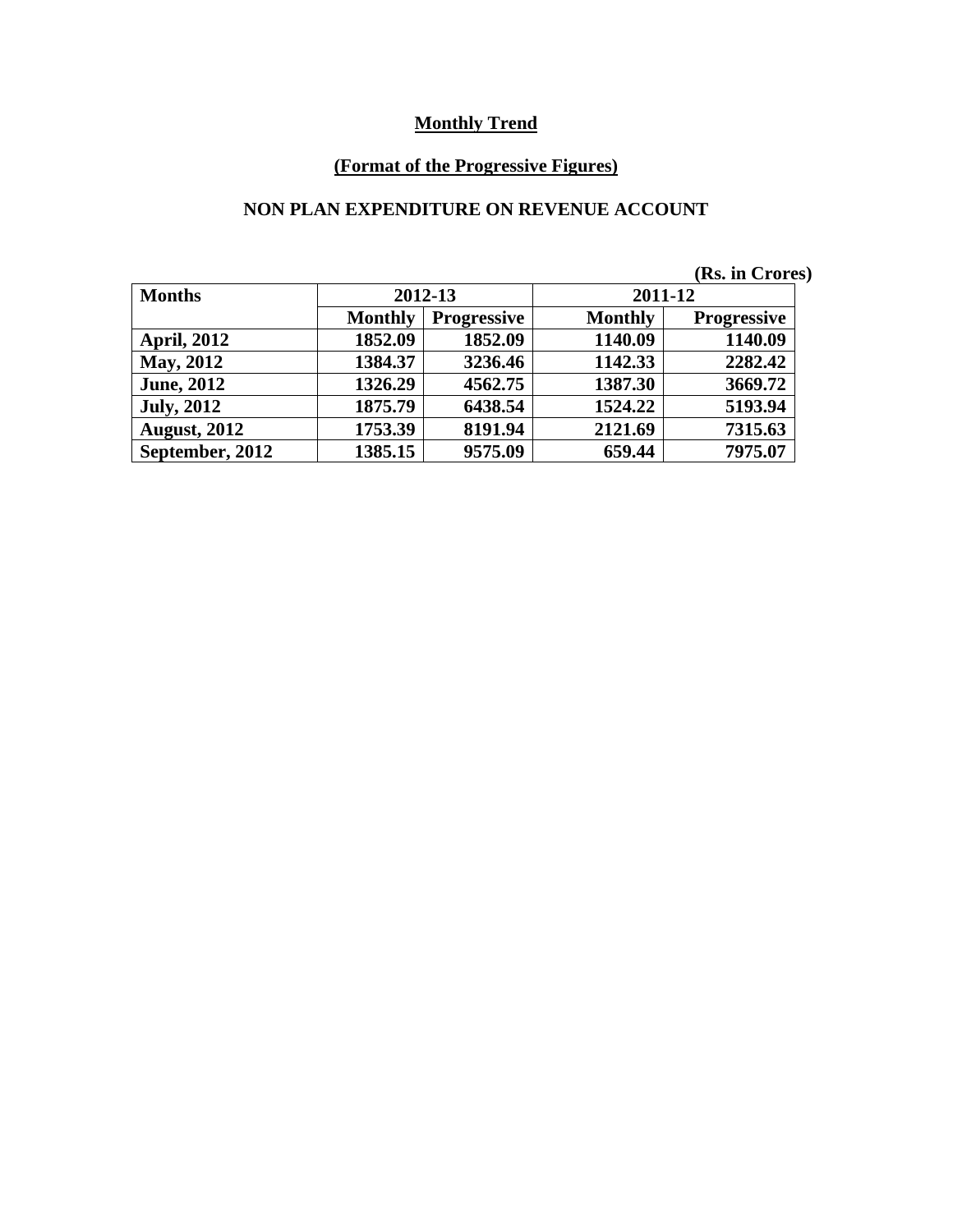# **(Format of the Progressive Figures)**

#### **NON PLAN EXPENDITURE ON INTEREST PAYMENT**

|  | (Rs. in Crores) |
|--|-----------------|
|  |                 |

| <b>Months</b>       |                | 2012-13            |      | 2011-12            |
|---------------------|----------------|--------------------|------|--------------------|
|                     | <b>Monthly</b> | <b>Progressive</b> |      | <b>Progressive</b> |
| <b>April, 2012</b>  | 96.62          | 96.62              | ۰    |                    |
| <b>May, 2012</b>    |                | 96.62              | ۰    |                    |
| <b>June, 2012</b>   | 1.23           | 97.85              | 1.40 | 1.40               |
| <b>July, 2012</b>   | 10.56          | 108.41             | 0.42 | 1.82               |
| <b>August, 2012</b> | -              | 108.41             | 5.62 | 7.44               |
| September, 2012     | 4.07           | 112.48             | 4.69 | 12.13              |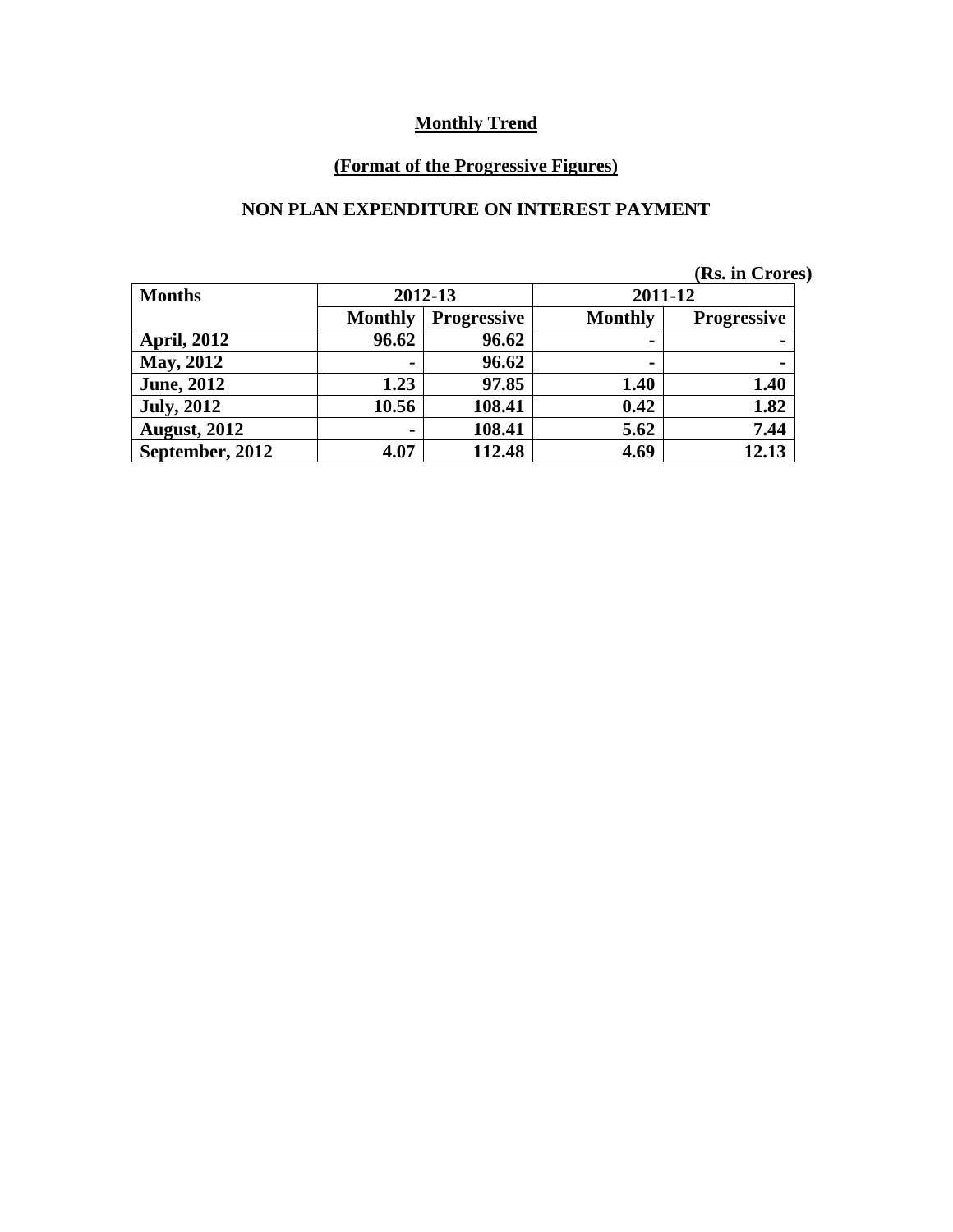# **(Format of the Progressive Figures)**

#### **NON PLAN EXPENDITURE ON CAPITAL ACCOUNT**

|                     |                |                    |                | (Rs. in Crores)    |
|---------------------|----------------|--------------------|----------------|--------------------|
| <b>Months</b>       | 2012-13        |                    | 2011-12        |                    |
|                     | <b>Monthly</b> | <b>Progressive</b> | <b>Monthly</b> | <b>Progressive</b> |
| <b>April, 2012</b>  | $(-)18.59$     | $(-)18.59$         | $(-)$ 19.62    | $-$ ) 19.62        |
| <b>May, 2012</b>    | $(-)1.93$      | $(-)20.52$         | 38.54          | 18.92              |
| <b>June, 2012</b>   | $(-)7.03$      | $(-)27.55$         | 70.37          | 89.29              |
| <b>July, 2012</b>   | 23.00          | $(-)4.55$          | 4.22           | 93.51              |
| <b>August, 2012</b> | 35.00          | 31.41              | 12.12          | 105.63             |
| September, 2012     | 47.39          | 82.39              | 3.33           | 108.96             |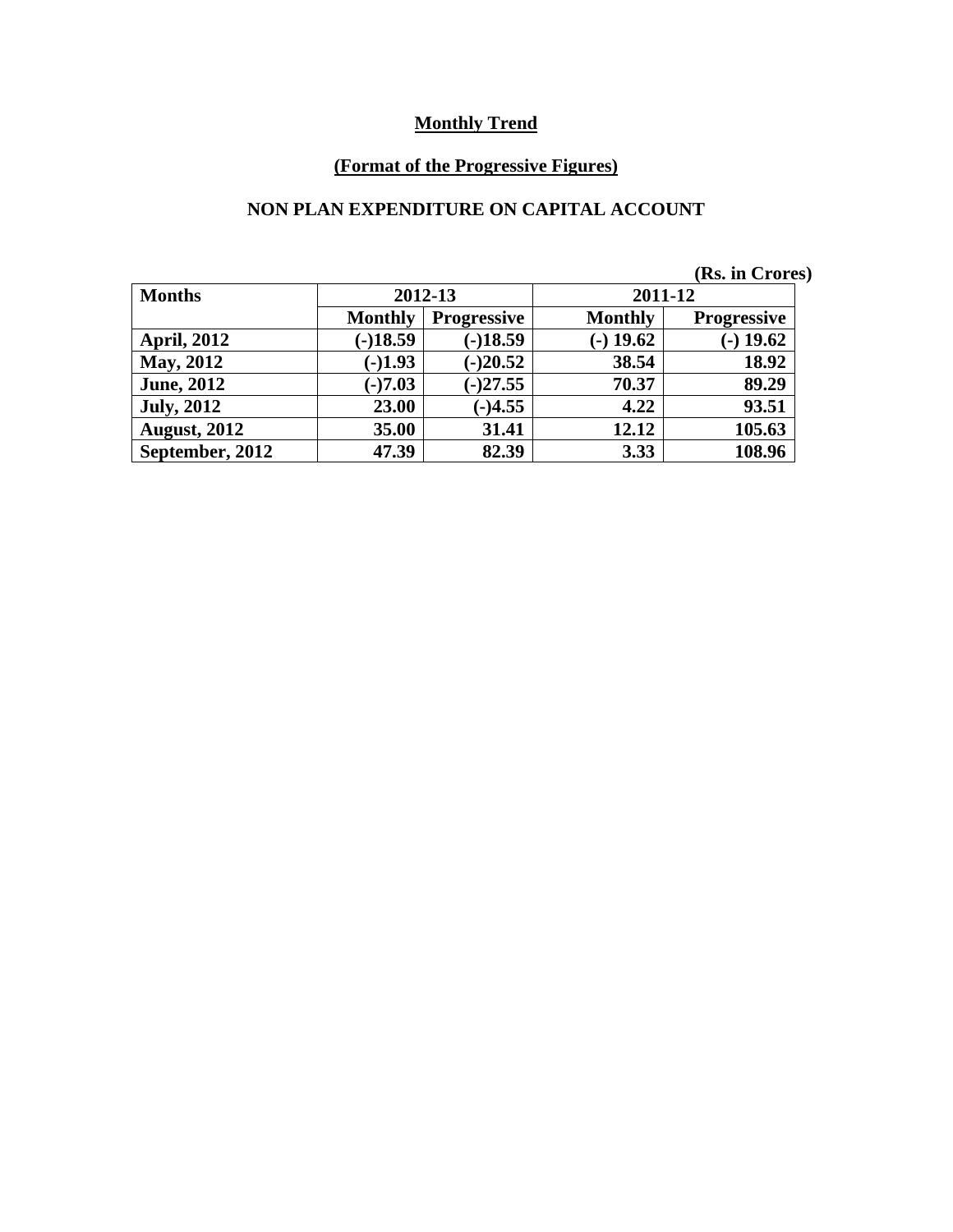# **(Format of the Progressive Figures)**

#### **PLAN EXPENDITURE ON REVENUE ACCOUNT**

|  | (Rs. in Crores) |
|--|-----------------|
|  |                 |

| <b>Months</b>       |                                      | 2012-13 |                | 2011-12            |
|---------------------|--------------------------------------|---------|----------------|--------------------|
|                     | <b>Monthly</b><br><b>Progressive</b> |         | <b>Monthly</b> | <b>Progressive</b> |
| <b>April, 2012</b>  | 76.26                                | 76.26   | 24.63          | 24.63              |
| <b>May, 2012</b>    | 58.56                                | 134.82  | 20.70          | 45.33              |
| <b>June, 2012</b>   | 46.46                                | 181.28  | 44.19          | 89.52              |
| <b>July, 2012</b>   | 90.25                                | 271.53  | 45.40          | 134.92             |
| <b>August, 2012</b> | 96.68                                | 368.21  | 81.38          | 216.30             |
| September, 2012     | 75.85                                | 444.06  | 49.47          | 265.77             |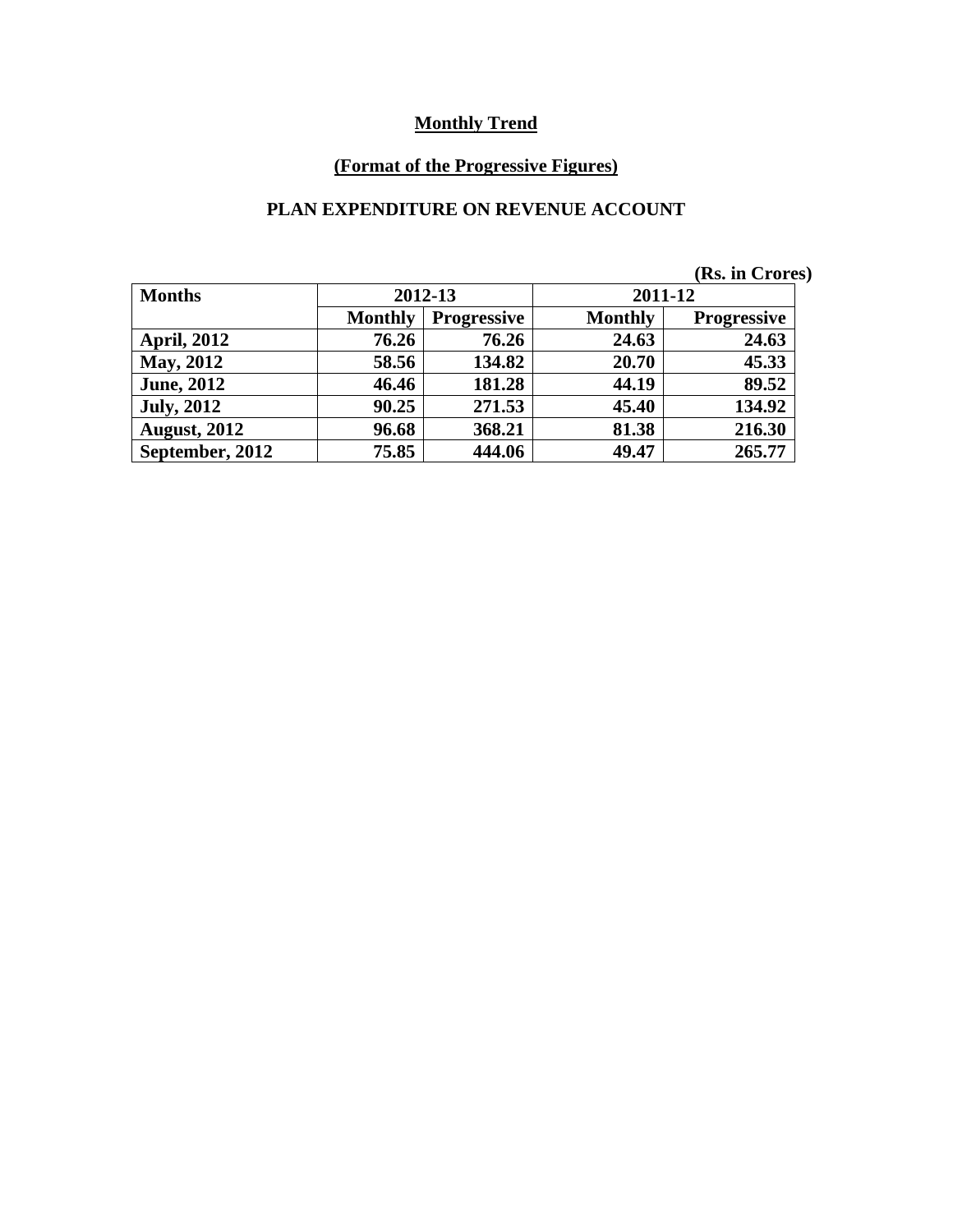# **(Format of the Progressive Figures)**

#### **PLAN EXPENDITURE ON CAPITAL ACCOUNT**

|  |  | (Rs. in Crores) |  |
|--|--|-----------------|--|
|  |  |                 |  |

| <b>Months</b>       |                | 2012-13            | 2011-12        |                    |  |
|---------------------|----------------|--------------------|----------------|--------------------|--|
|                     | <b>Monthly</b> | <b>Progressive</b> | <b>Monthly</b> | <b>Progressive</b> |  |
| <b>April, 2012</b>  | 9.30           | 9.30               | 18.40          | 18.40              |  |
| May, 2012           | 42.89          | 52.19              | 22.85          | 41.25              |  |
| <b>June, 2012</b>   | 63.19          | 115.38             | 91.49          | 132.74             |  |
| <b>July, 2012</b>   | 172.48         | 287.86             | 158.99         | 291.73             |  |
| <b>August, 2012</b> | 214.76         | 502.62             | 319.93         | 611.66             |  |
| September, 2012     | 321.76         | 824.38             | 273.13         | 884.79             |  |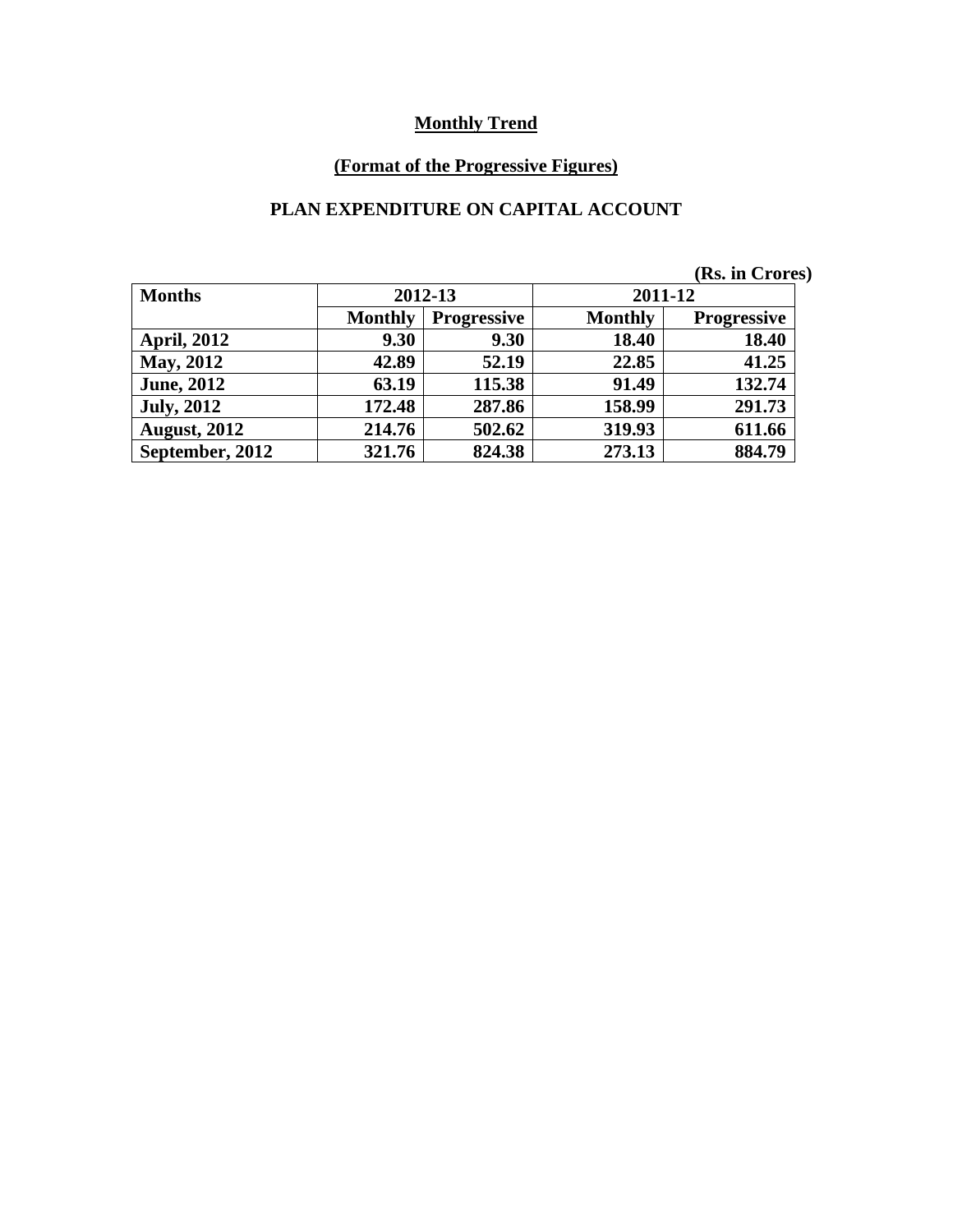# **(Format of the Progressive Figures)**

#### **TOTAL EXPENDITURE ON REVENUE ACCOUNT**

|                     |                |                    |                | (Rs. in Crores)    |  |
|---------------------|----------------|--------------------|----------------|--------------------|--|
| <b>Months</b>       | 2012-13        |                    | 2011-12        |                    |  |
|                     | <b>Monthly</b> | <b>Progressive</b> | <b>Monthly</b> | <b>Progressive</b> |  |
| <b>April, 2012</b>  | 1928.35        | 1928.35            | 1164.72        | 1164.72            |  |
| May, 2012           | 1442.93        | 3371.28            | 1163.03        | 2327.75            |  |
| <b>June, 2012</b>   | 1372.75        | 4744.03            | 1431.49        | 3759.24            |  |
| <b>July, 2012</b>   | 1966.04        | 6710.07            | 1569.62        | 5328.86            |  |
| <b>August, 2012</b> | 1850.07        | 8560.15            | 2203.07        | 7531.93            |  |
| September, 2012     | 1459.00        | 10019.15           | 708.91         | 8240.84            |  |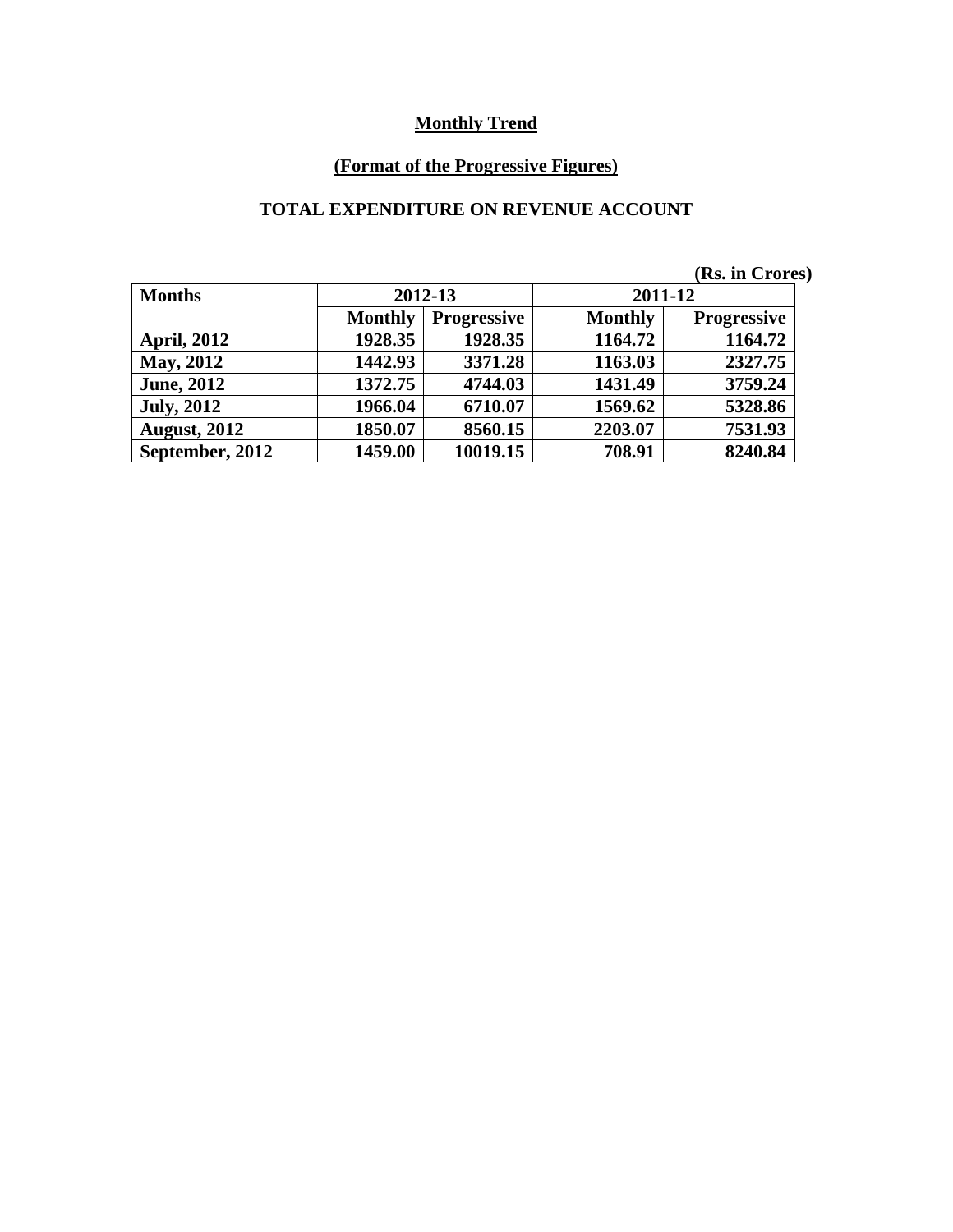# **(Format of the Progressive Figures)**

#### **TOTAL EXPENDITURE ON CAPITAL ACCOUNT**

| <b>Months</b>       |                                      | 2012-13   | 2011-12        |                    |
|---------------------|--------------------------------------|-----------|----------------|--------------------|
|                     | <b>Monthly</b><br><b>Progressive</b> |           | <b>Monthly</b> | <b>Progressive</b> |
| <b>April, 2012</b>  | $(-)9.29$                            | $(-)9.29$ | $(-) 1.22$     | $-1.22$            |
| May, 2012           | 40.96                                | 31.67     | 61.39          | 60.17              |
| <b>June, 2012</b>   | 56.16                                | 87.83     | 161.86         | 222.03             |
| <b>July, 2012</b>   | 195.48                               | 283.31    | 163.21         | 385.21             |
| <b>August, 2012</b> | 250.74                               | 534.04    | 332.08         | 717.29             |
| September, 2012     | 372.73                               | 906.77    | 276.46         | 993.75             |
|                     |                                      |           |                |                    |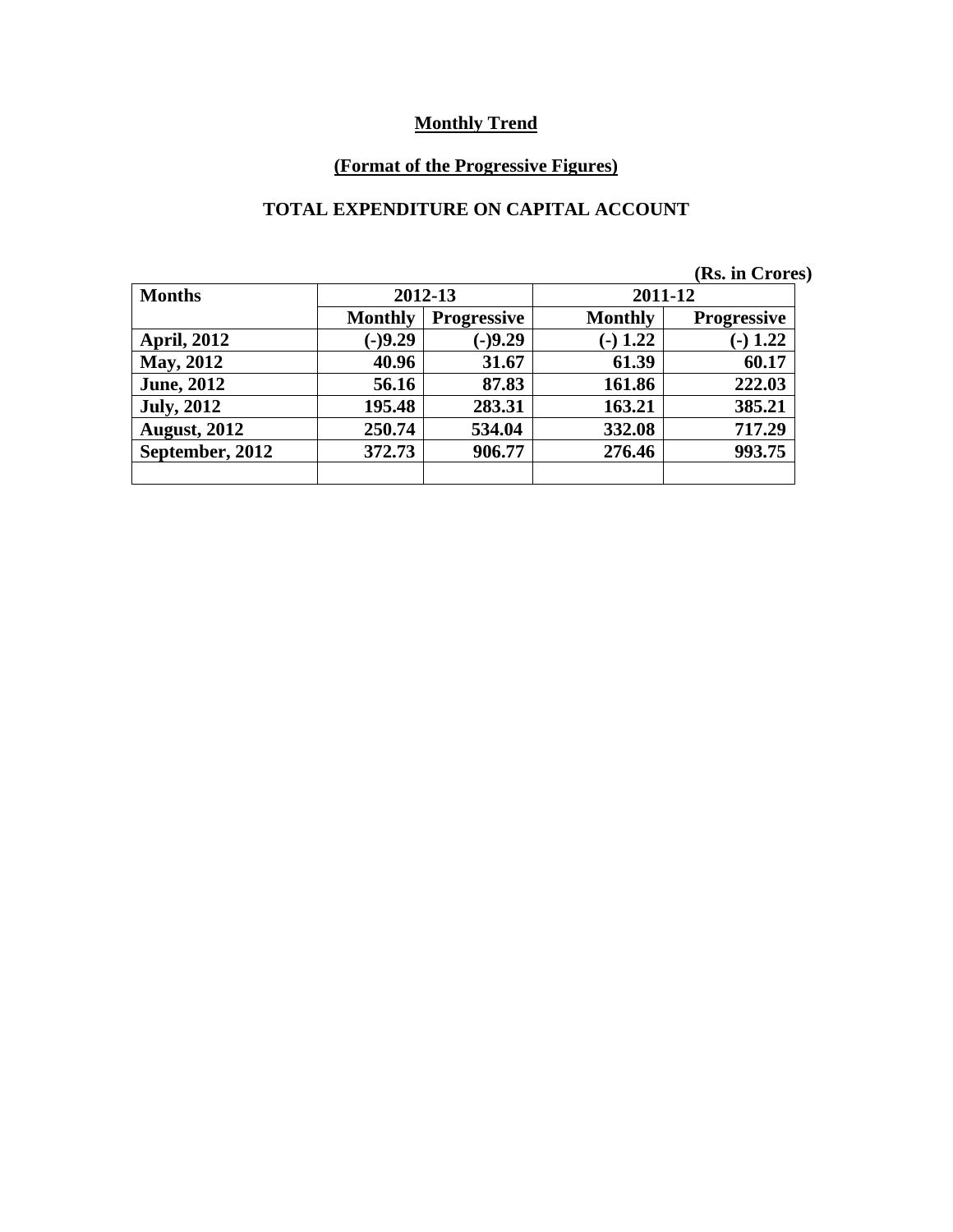# **(Format of the Progressive Figures)**

#### **LOANS & ADVANCES DISBURSED**

|                     |                |                    |                | (Rs. in Crores)    |  |
|---------------------|----------------|--------------------|----------------|--------------------|--|
| <b>Months</b>       |                | 2012-13            | 2011-12        |                    |  |
|                     | <b>Monthly</b> | <b>Progressive</b> | <b>Monthly</b> | <b>Progressive</b> |  |
| <b>April, 2012</b>  | $\blacksquare$ | $\blacksquare$     | $\blacksquare$ |                    |  |
| <b>May, 2012</b>    | 9.24           | 9.24               | 0.05           | 0.05               |  |
| <b>June, 2012</b>   | 0.83           | 10.07              | 9.25           | 9.30               |  |
| <b>July, 2012</b>   | 7.69           | 17.76              | 5.56           | 14.86              |  |
| <b>August, 2012</b> | 11.09          | 28.86              | 3.38           | 18.24              |  |
| September, 2012     | 2.14           | 31.00              | 12.98          | 31.22              |  |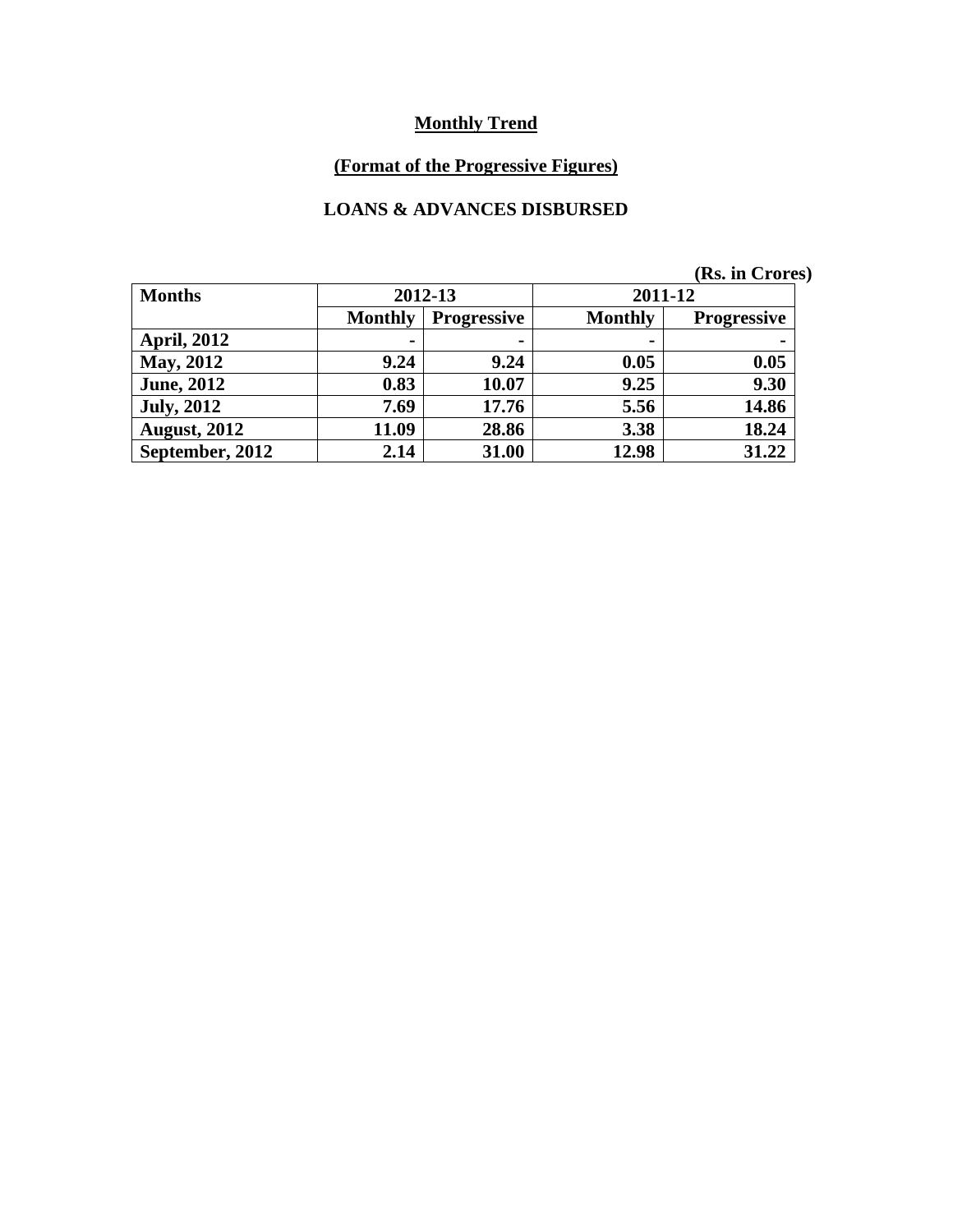# **(Format of the Progressive Figures)**

#### **REVENUE SURPLUS**

| <b>Months</b>       |                | 2012-13            | 2011-12        |                    |  |
|---------------------|----------------|--------------------|----------------|--------------------|--|
|                     | <b>Monthly</b> | <b>Progressive</b> | <b>Monthly</b> | <b>Progressive</b> |  |
| <b>April, 2012</b>  | $(-)395.60$    | $(-)395.60$        | $(-)$ 588.78   | $(-)$ 588.78       |  |
| <b>May, 2012</b>    | $(-)869.82$    | $(-)1265.42$       | $(-)822.98$    | $(-)1411.76$       |  |
| <b>June, 2012</b>   | $(-)1061.89$   | $(-)2327.31$       | $(-)1182.50$   | $(-)2594.26$       |  |
| <b>July, 2012</b>   | $(-)1047.69$   | $(-)3375.00$       | $(-)901.31$    | $(-)3495.57$       |  |
| <b>August, 2012</b> | $(-)1334.28$   | $(-)4709.28$       | $(-)1852.19$   | $(-)$ 5347.76      |  |
| September, 2012     | $(-) 746.12$   | $(-)$ 5455.40      | $(+)$ 964.59   | $-$ ) 4383.17      |  |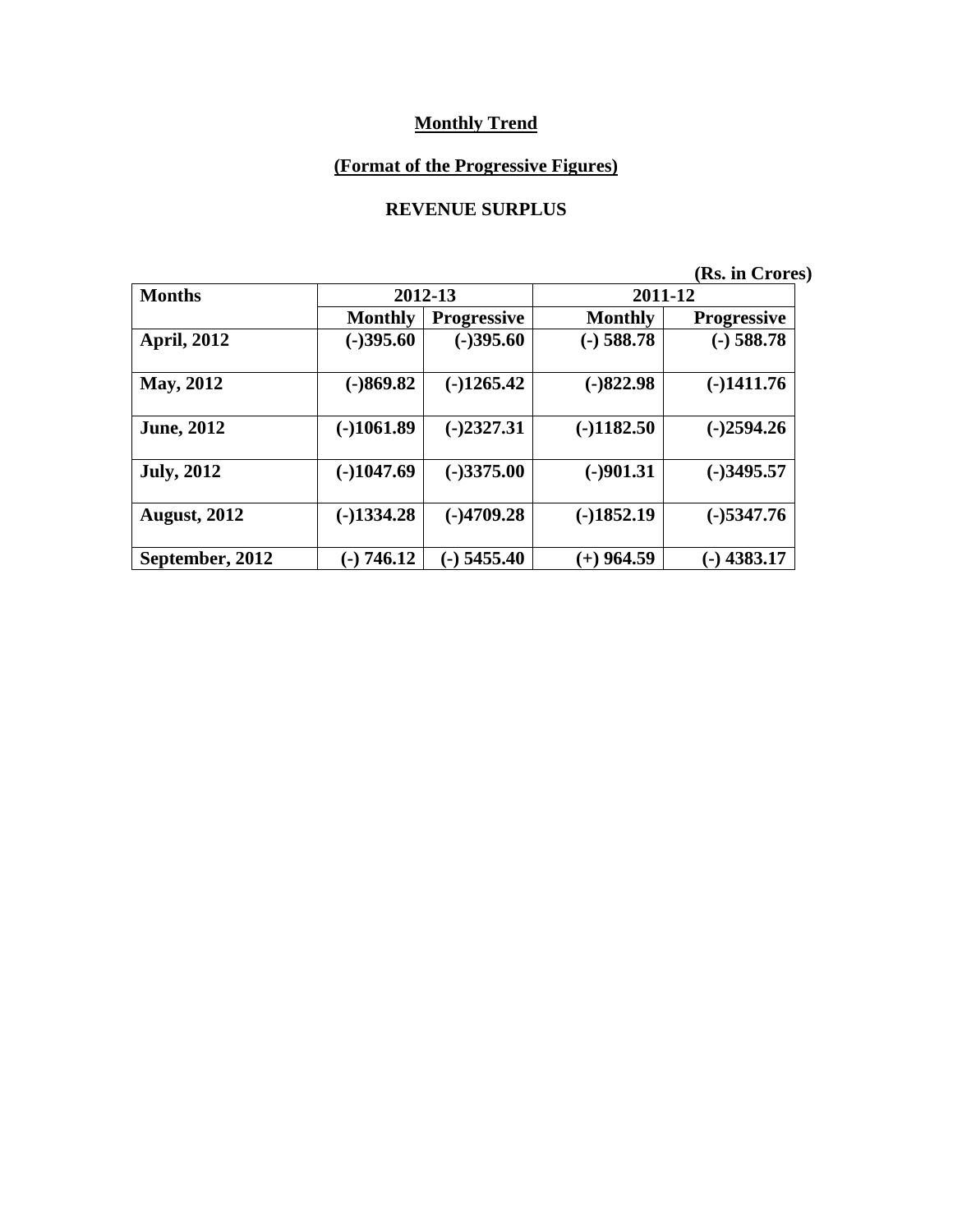# **(Format of the Progressive Figures)**

#### **FISCAL DEFICIT**

| <b>Months</b>       |                | 2012-13            | 2011-12        |                    |  |
|---------------------|----------------|--------------------|----------------|--------------------|--|
|                     | <b>Monthly</b> | <b>Progressive</b> | <b>Monthly</b> | <b>Progressive</b> |  |
| <b>April, 2012</b>  | 386.17         | 386.17             | 587.43         | 587.43             |  |
| <b>May, 2012</b>    | 919.92         | 1306.09            | 884.33         | 1471.76            |  |
| <b>June, 2012</b>   | 1118.72        | 2424.81            | 1353.50        | 2825.26            |  |
| <b>July, 2012</b>   | 1250.74        | 3675.55            | 1069.95        | 3895.21            |  |
| <b>August, 2012</b> | 1596.02        | 5346.65            | 2187.45        | 6082.66            |  |
| September, 2012     | 1045.82        | 6392.47            | $(-)$ 675.08   | 5407.58            |  |